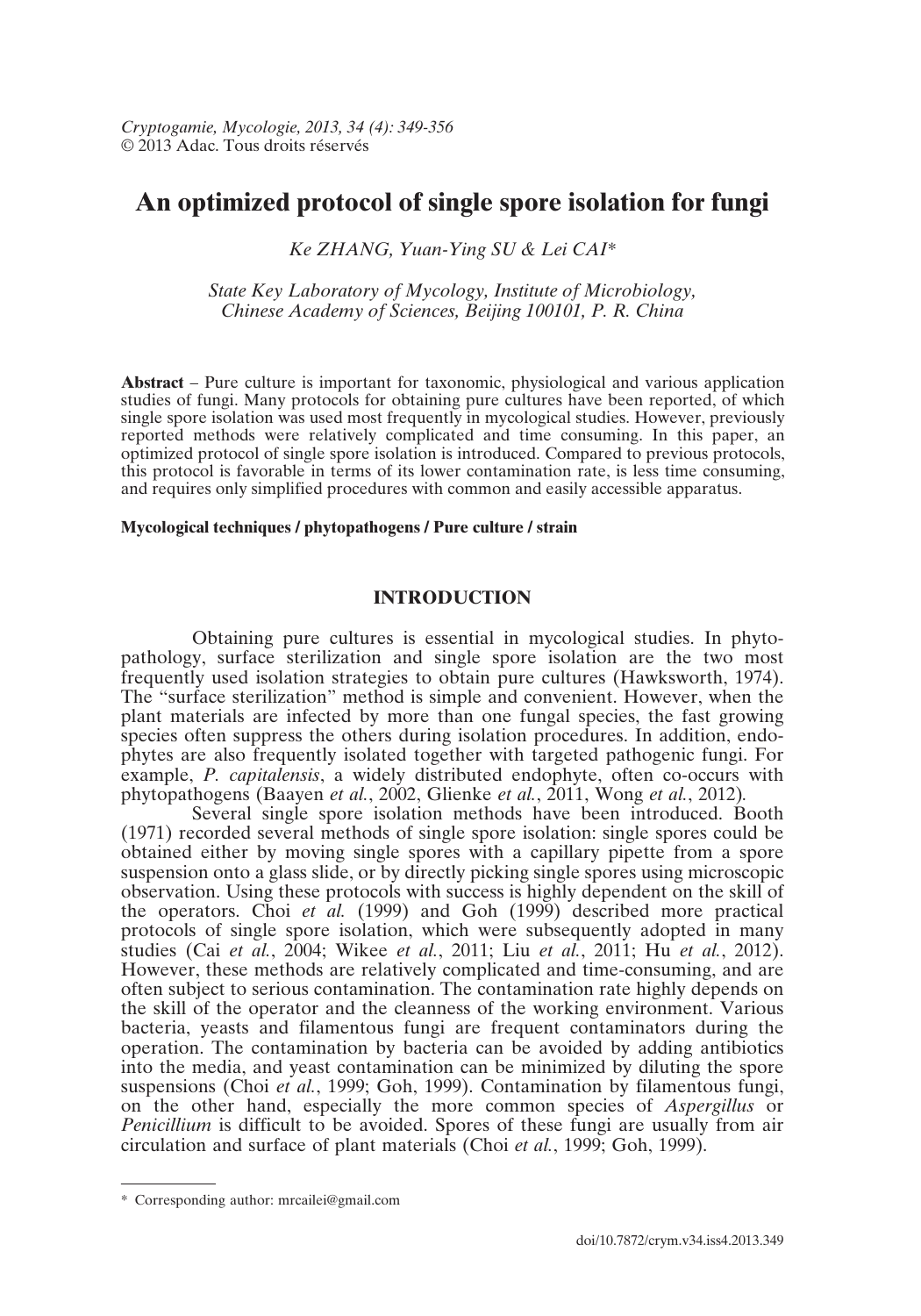In this paper, a more reliable and efficient protocol for single spore isolation is introduced. The new protocol is less time consuming and easier to operate. An experimental comparision between the new protocol and that from Choi *et al.* (1999) was conducted. The results show that the optimized protocol is remarkably efficient in decreasing the contamination rate.

# **MATERIALS AND METHODS**

*Plant material and apparatus:* For the comparison between techniques, diseased plant leaves of *Mahonia fortunei* (collected from Changning District, Shanghai, China) containing well-developed pycnidia were used as the test materials. The pathogenic fungus on the leaves was identified as *Phyllosticta concentrica* using morphological characters.

Technical equipment needed in this protocol include a micropipette and tips, a syringe (or glass needle), extra fine tweezers, an alcohol lamp, petri dishes (90 mm and 60 mm), centrifugal tubes, votex in Fig. 1, as well as a dissecting microscope and a laminar flow cabinet that are not shown in the figure.

*Preparation:* Materials and technical equipment should be sterilized in advance, including culture media, distilled water, pipet tips, and petri dishes. Sterilized distilled water (200 µL) is transferred into several sterilized centrifugal tubes. Sterilized petri dishes (90 mm) containing 2-4 mm thick 10% strength potato dextrose agar (PDA) with 50 µg/mL antibiotics (penicillin or streptomycin) are prepared for isolation and culturing. Depending on the germination ability of the fungal spores, other alternative media such as water-agar (WA) and PDA could be used. Squares (ca.  $10 \times 10$  mm) are marked on the reverse sides of petri dishes to help with locating single spores.



Fig. 1. Materials and apparatus used in the isolation. **a.** Micropipette and pipet tips. **b.** Syringe. **c.** Extra fine tweezers. **d.** Alcohol lamp. **e.** 90 mm petri dish with marked squares. **f.** 60 mm petri dish. **g.** Centrifugal tubes and vortex. **h.** Plant materials.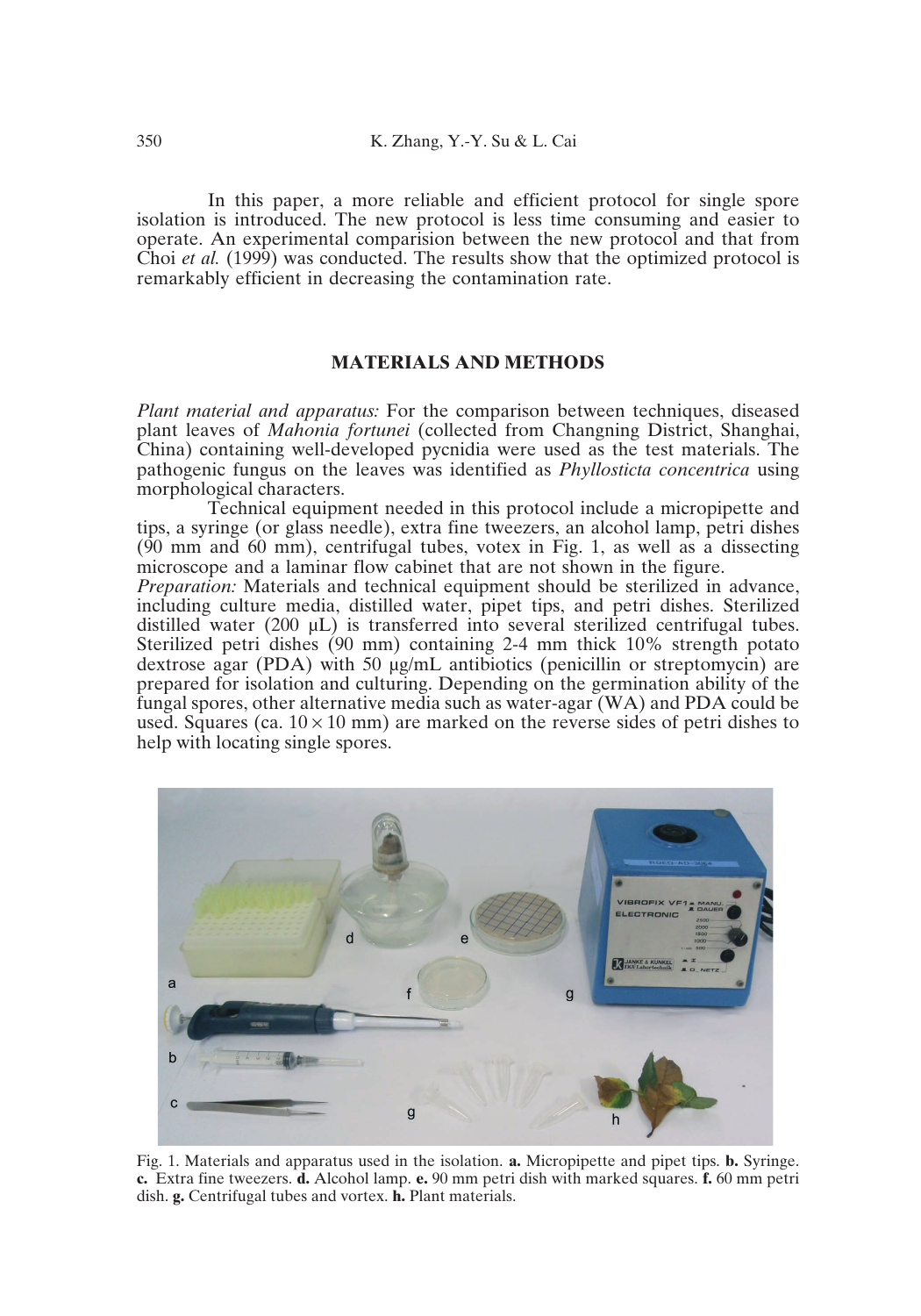

Fig. 2. Using extra fine forceps to pick up fruit body.

*Spore suspension:* To clean the work area, 75% ethanol was used to wipe the workbench and the dissecting microscope. An alcohol lamp is ignited beside the dissecting microscope, and air currents should be reduced to a minimum.

The plant material is gently surface sterilized by buffer with 75% ethanol and then examined using a dissecting microscope. Fruit bodies are picked out close to a flame, crushed into pieces using extra fine forceps (Fig. 2), and transferred into the sterilized water in the centrifugal tube. The centrifugal tube is then covered quickly and stirred with a vortex to obtain a homogeneous spore suspension (Figs 3-4).

The 200  $\mu$ L spore suspension in the centrifugal tubes is then transferred onto the media plate by micropipette in laminar flow cabinet, with one single drop in each marked square (Fig. 5). Then petri dishes are sealed with parafilm and incubated under room temperature (ca. 25°C). The incubation time depends on the germination features of different fungi. Easily germinating species are suggested to be examined after 6 hours' incubation, while the conidia of some slow growing fungi such as *Phyllosticta* species won't germinate within the first 1-2 days (Shaw *et al.*, 1998).

*Single spore isolation:* The working area should be sterilized with 75% ethanol before the examination of spore germination. Two alcohol lamps are recommended to be used besides the dissecting microscope, and the air current should be controlled to minimum. Adjust the focus point of the dissecting microscope to the surface of the media to find germinating spores (Fig. 6). A small piece of media with the target spore attached should be picked up using a sterilized syringe or glass needle, and transferred onto a 60 mm media plate (or 4-5 media pieces on one 90 mm media plate evenly). At least 10 spores should be transferred and cultured under room temperature (ca. 25°C) to get pure colonies.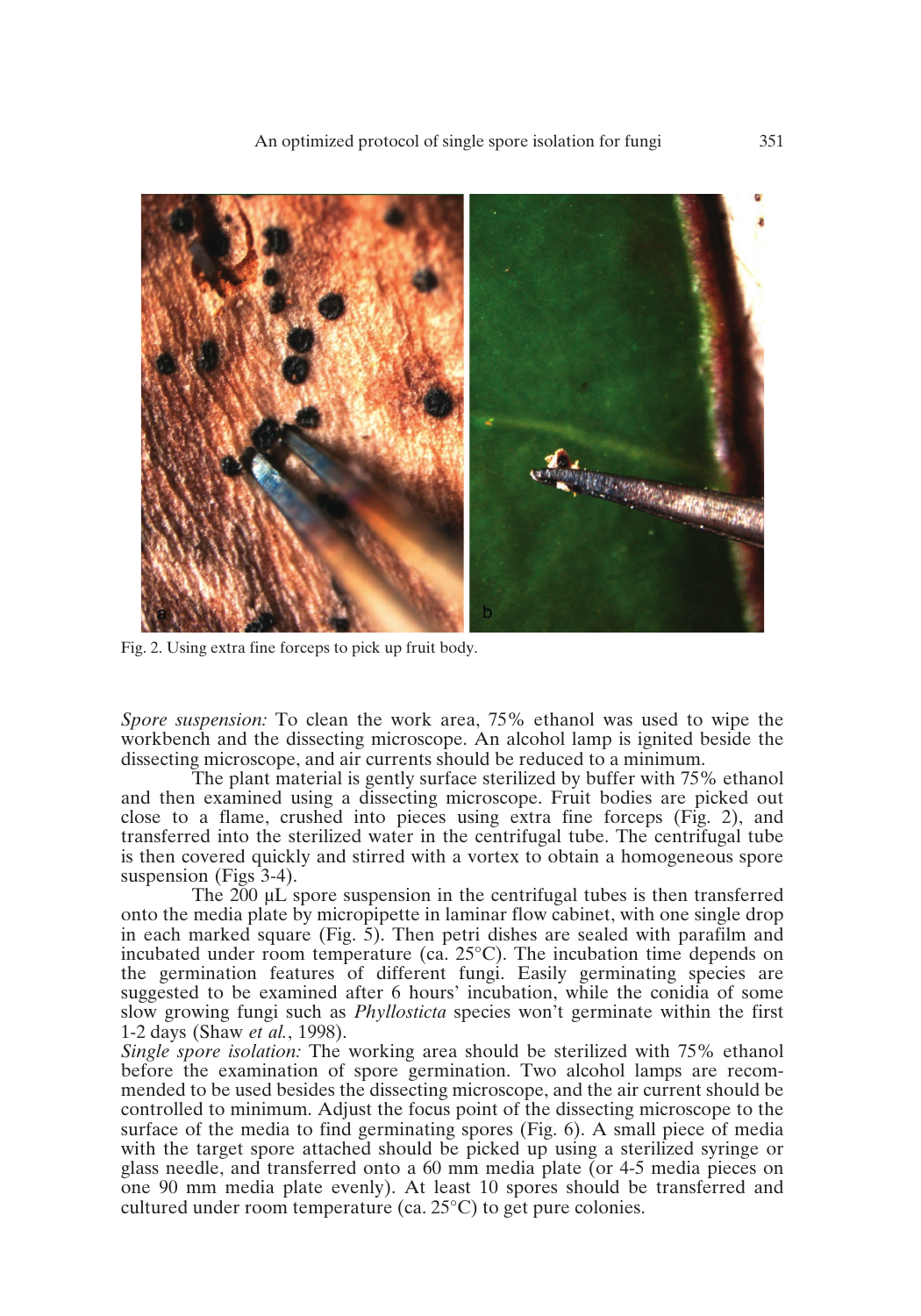

Fig. 3. Transferring crushed fruit body into sterilized water in centrifugal tube.



Fig. 4. Stirring suspension in centrifugal tubes using vortex.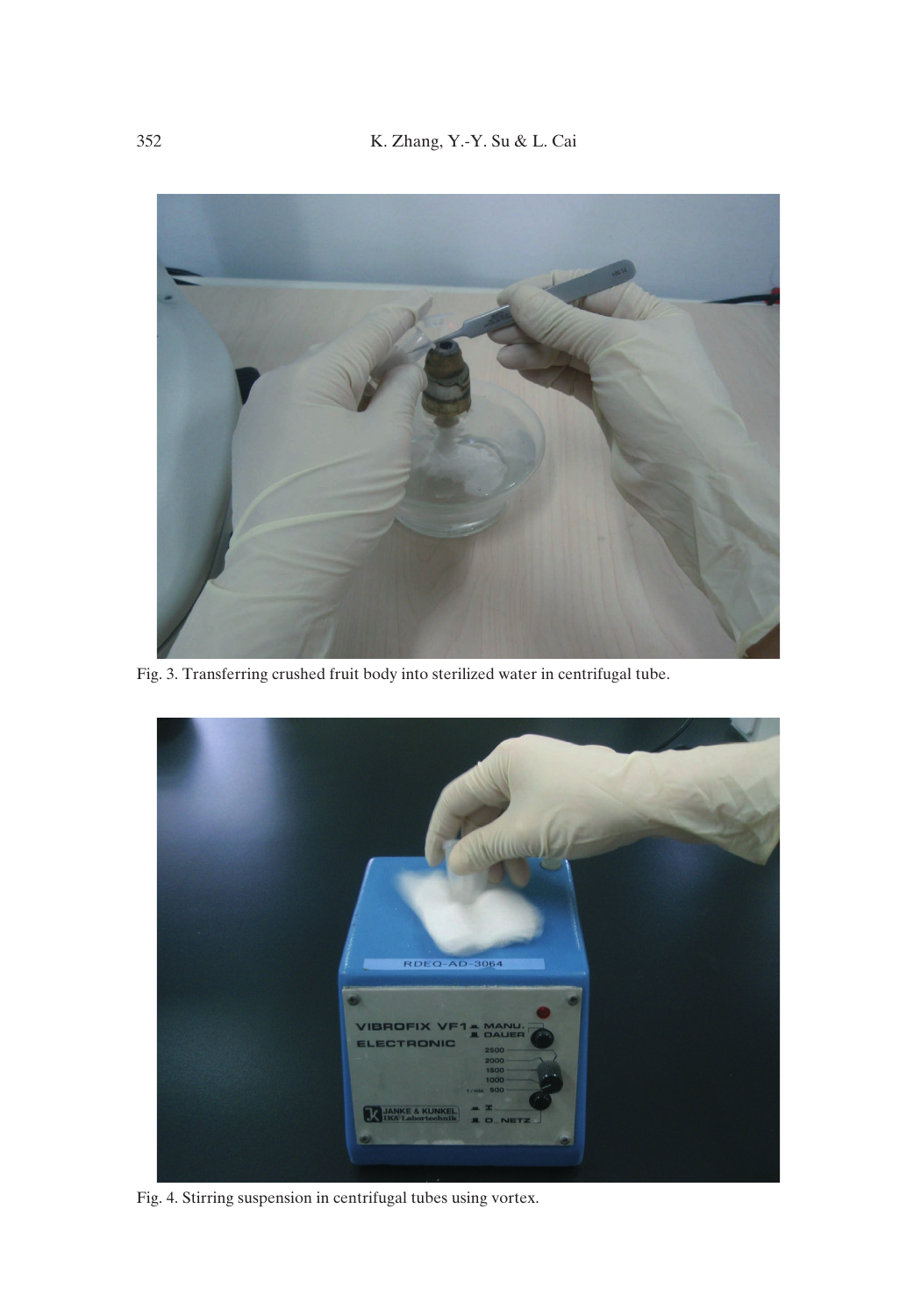

Fig. 5. Using micropipette to transfer suspensions onto agar plates.



Fig. 6. Examination and transfer of the germinated spores. **a-d.** Germinating spores under dissecting microscope. **e.** Cutting media piece. **f.** Germinating spore on the media piece that has been picked up. **g.** transferred media pieces on new plate. Scale bars: a-b: 100 µm; c-d: 10 µm).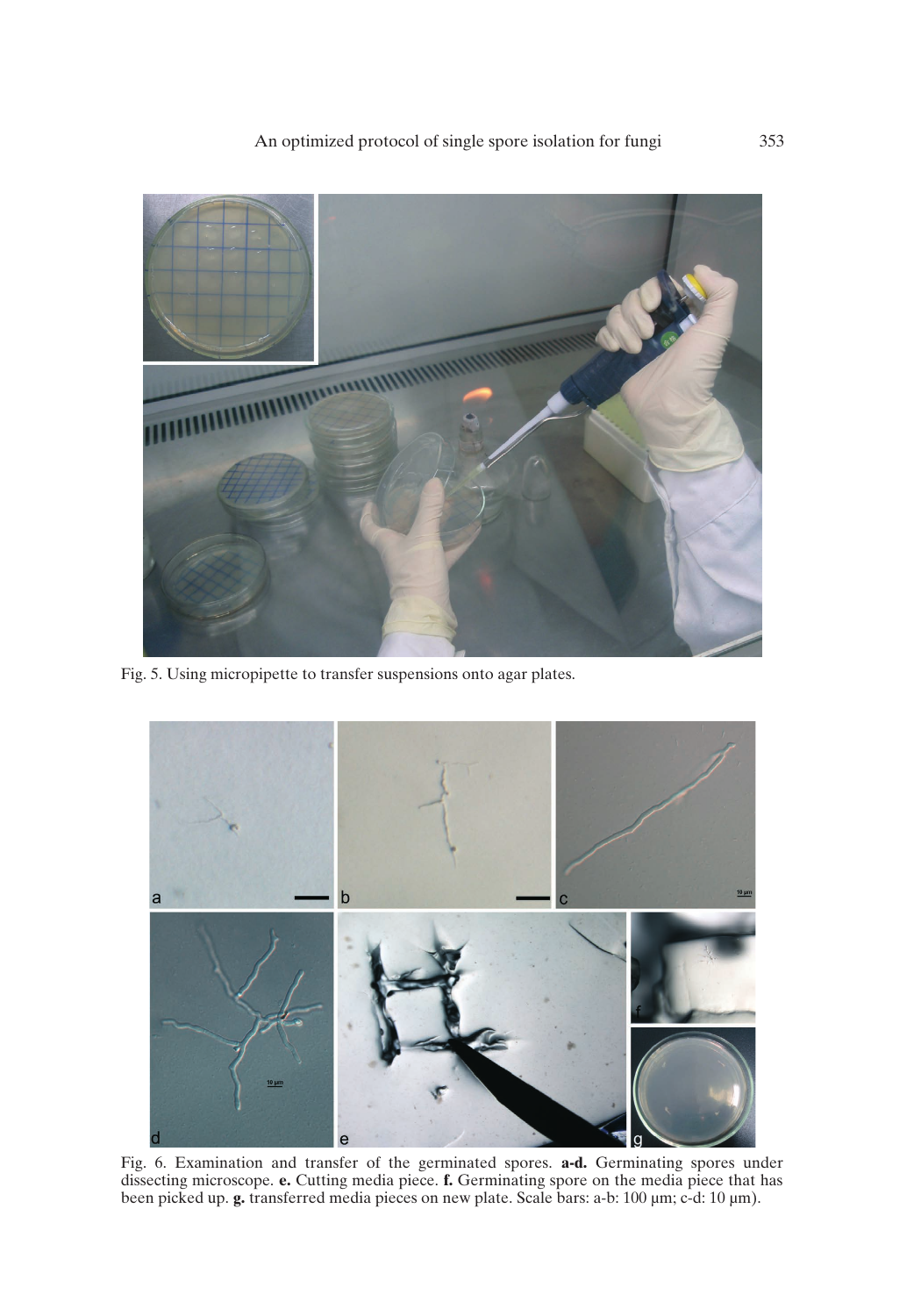*Comparison between protocols:* To compare the contamination rate using the optimized protocol, a contrast experiment was conducted. Plant leaves infected by *Phyllosticta concentrica* were used. Two isolation groups (A and B) were established, each one included 20 plates. In group A, isolation was made following this optimized protocol with spore suspensions made in sterilized centrifugal tubes before spreading on plates in a laminar flow cabinet. In group B, isolation was pursued using Choi's protocol (Choi *et al.*, 1999) with spore suspensions made upon sterilized glass slides, then mixed and spread on plates beside the flame one by one. The 40 plates were sealed and cultured at ca. 25°C, and the amount of contaminated non-*Phyllosticta* colonies was recorded after 3 days.

## **RESULTS**

After 3 days of incubation, 3 contaminated colonies were observed in group A, while 27 contaminated colonies were observed in group B (Table 1). The result showed that the optimized protocol could remarkably lower the contamination rate in the isolation. The differences between both protocols are summarized in Table 2.

| Group<br>number | Day 1            |                | Day 2        |                | Day 3          |                |
|-----------------|------------------|----------------|--------------|----------------|----------------|----------------|
|                 | $Group\ A$       | Group B        | Group A      | $Group\ B$     | $Group\ A$     | Group B        |
| $\mathbf{1}$    |                  |                |              | $\mathbf{1}$   |                | $\sqrt{2}$     |
| $\overline{c}$  |                  |                |              | $\overline{c}$ |                | $\mathfrak{2}$ |
| 3               |                  |                |              |                |                |                |
| $\overline{4}$  |                  |                |              |                |                |                |
| 5               |                  |                |              |                |                |                |
| 6               |                  |                |              |                |                | 7              |
| 7               |                  |                |              |                |                | 1              |
| 8               |                  |                |              |                | 2              |                |
| 9               |                  |                |              |                |                | $\mathbf{1}$   |
| $10\,$          |                  |                |              |                |                |                |
| 11              |                  |                |              |                |                |                |
| 12              |                  |                |              |                |                |                |
| 13              |                  |                |              |                |                |                |
| 14              |                  |                |              |                |                |                |
| 15              |                  |                |              |                |                |                |
| $16\,$          |                  | $\overline{c}$ | $\mathbf{1}$ | 3              | $\mathbf{1}$   | 3              |
| 17              |                  | 1              |              |                |                | 4              |
| 18              |                  | 1              |              |                |                | 1              |
| 19              |                  | 1              |              | 5              |                | 6              |
| 20              |                  |                |              |                |                |                |
| Sum             | $\boldsymbol{0}$ | 5              | $\mathbf{1}$ | 13             | $\mathfrak{Z}$ | $27\,$         |

Table 1. Comparision of encountered contamination between protocols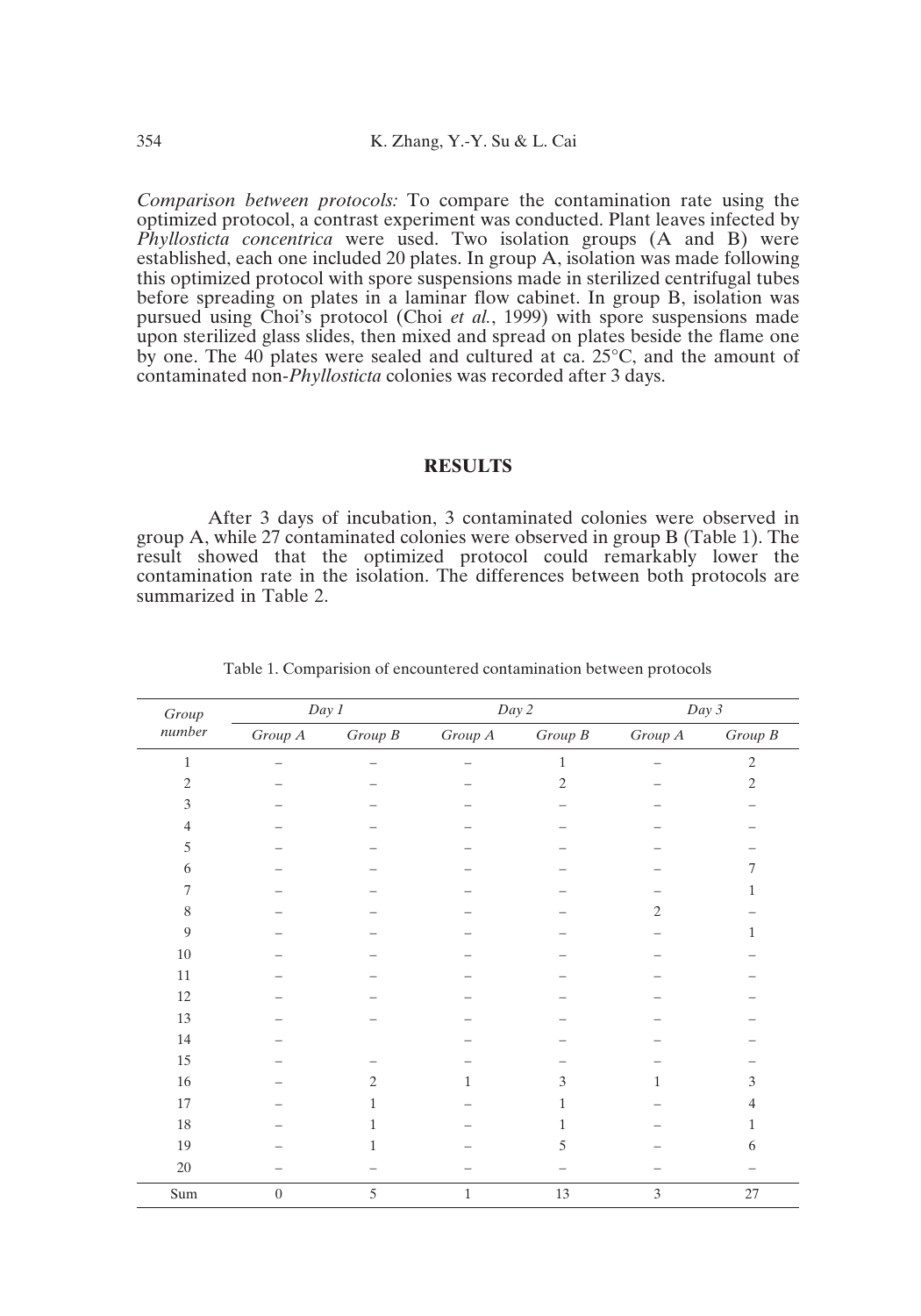|                                                        | Choi et al.'s protocol                                                                                                                               | Optimized protocol                                                                                                                                            |  |  |
|--------------------------------------------------------|------------------------------------------------------------------------------------------------------------------------------------------------------|---------------------------------------------------------------------------------------------------------------------------------------------------------------|--|--|
| Materials and<br>facilities                            | Plant material, sterilized glass needles<br>and extra fine forceps, 70% ethanol,<br>microscope, sterilized water,<br>glass container or glass slide. | Plant material, sterilized water, sterilized<br>glass needles and extra fine forceps,<br>70% ethanol, microscope, centrifugal tubes,<br>laminar flow cabinet. |  |  |
| Preparation<br>before isolation                        | Sterilization.                                                                                                                                       | Sterilization.<br>200 µL sterilized water were added into<br>the centrifugal tubes.                                                                           |  |  |
| Making spore<br>suspension                             | Working beside work bench.<br><b>Preparing suspension above</b><br>a glass slide.                                                                    | Working beside work bench.<br>Preparing suspension in a sterilized<br>centrifugal tube.                                                                       |  |  |
| Spreading spore<br>suspension                          | Working beside work bench.<br>Suspension is transferred with<br>sterilized micropipette.                                                             | Working in laminar flow cabinet.<br>Suspension is transferred with sterilized<br>micropipette.                                                                |  |  |
| Incubation                                             | Plates are incubated and<br>checked periodically.                                                                                                    | Plates are incubated and checked<br>periodically.                                                                                                             |  |  |
| Transferring of<br>germinated spores<br>and culturing. | Working beside work bench.<br>Finding appropriate germinated<br>spores with dissecting microscope.<br>Culturing on desired media.                    | Working beside work bench.<br>Finding appropriate germinated spores<br>with dissecting microscope.<br>Culturing on desired media.                             |  |  |
| Advantages                                             | Lower facility request.<br>Separate processes dealing with<br>each sample.                                                                           | More convenient, less experiences<br>and skills needed.<br>Less time consuming.<br>High-throughput.<br>Lower contamination rate.                              |  |  |

Table 2. Comparison between the protocol of Choi et al. (1999) and our optimized protocol. Differences are marked in bold

# **DISCUSSION**

According to the results of our comparative experiment, this optimized protocol is relatively high throughput, easier and more convenient to operate and has a lower contamination rate compared to previous single spore isolation protocols. The main distinction is the use of centrifugal tubes for the treatment of spore suspensions, which allow the suspension to be mixed in batch and in a confined space, whereas the spore suspensions are then spread on agar plates in a laminar flow cabinet. Both aspects can effectively prevent contamination from non-target spores in the surrounding air. In Choi's protocol (Choi *et al.*, 1999), the operator had to prepare and mix the suspensions one by one upon a sterilized glass slide and spread the suspension onto the agar plate in an open, unprotected environment.

In addition, as these procedures have to be repeated many times when dealing with the isolation of a large number of fungi, this optimized protocol enables a more efficient and less time consuming processing of samples, as one can mix all the spore suspensions simultaneously by vortex, and then spread them on agar plates in the laminar flow cabinet.